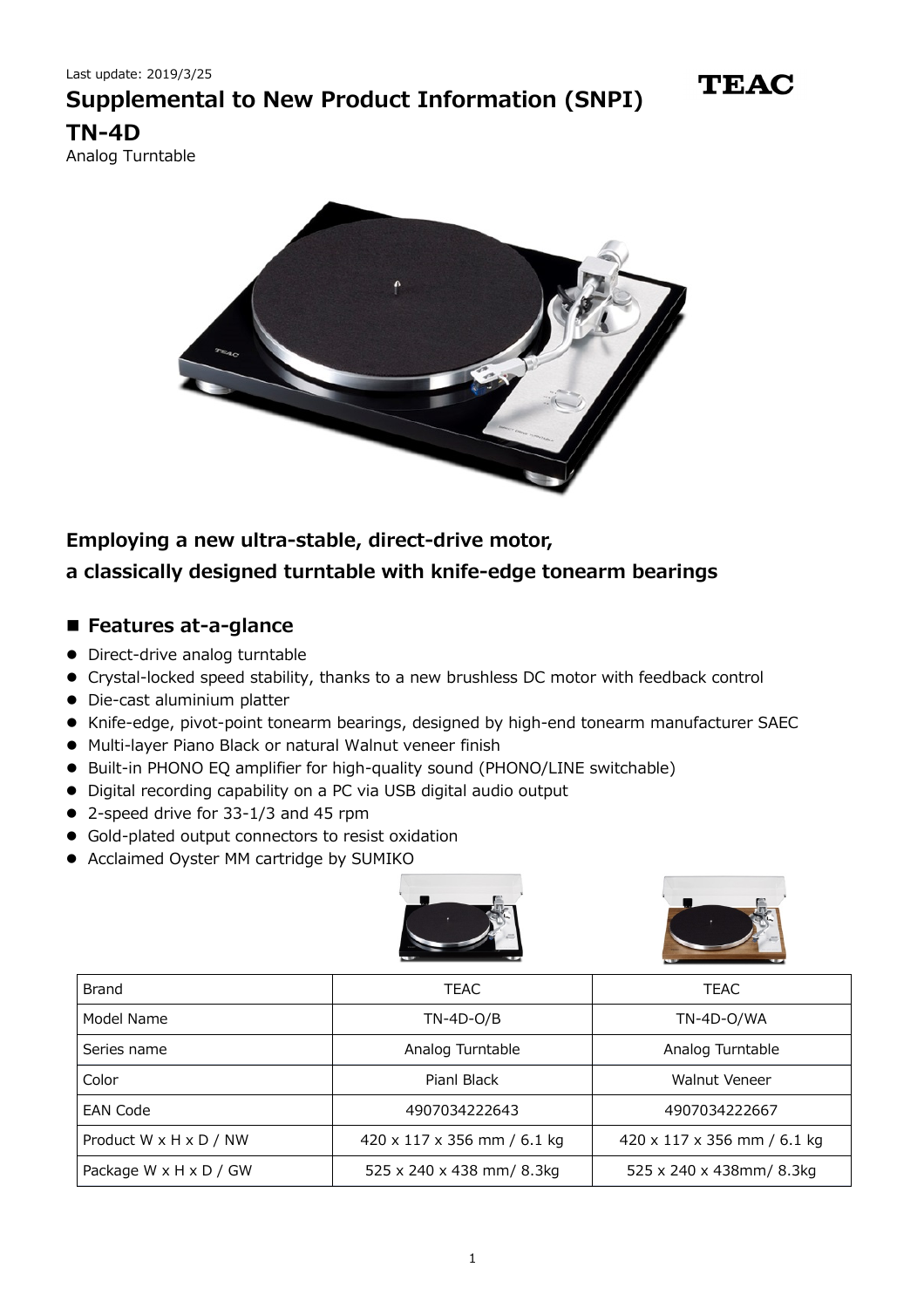### **Product overview**

The TN-4D is a direct-drive, analog turntable with an elegant, low-profile design, made possible by the use of a newly-developed brushless DC servo motor.

Our new brushless DC motor (with feedback control system) achieves crystal-locked speed stability and smoother rotation while also eliminating cogging\*. This low-profile motor allowed us to design a plinth that's extraordinarily sleek and stylish compared to that of most other direct drive turntables. The new tonearm employs knife-edge, pivot-point bearings, developed in collaboration with SAEC Corporation, a world-famous, high-end tonearm manufacturer. The result is an insightful, highresolution sound quality that tonearms with conventional bearings can't match. Partnering it is a carefully designed PHONO EQ amplifier that allows you to directly connect the turntable to the linelevel inputs of your existing hi-fi system. A high quality NJM8080 op-amp, specially designed for hi-fi applications by New Japan Radio Corporation, is employed to convey the finest of musical detail. Additionally, a USB port on the back panel allows you to digitally archive your vinyl collection via your PC/Mac.

To extract the music from your vinyl, the TN-4D comes with a highly-regarded Oyster MM cartridge from SUMIKO – a legendary American cartridge manufacturer. Noted for its innate musicality, the cartridge comes pre-installed on the headshell at the factory, allowing near 'plug and play' operation. The S-shaped tonearm meanwhile allows for quick cartridge/headshell swaps, so users can alter the sound quality by experimenting with different cartridges, if the desire takes them.

The TN-4D is an analog turntable that achieves highly accurate rotational speeds and is very distinctive, for a direct-drive design, thanks to its sleek and stylish aesthetics.

#### **What is Cogging?**

Cogging is a phenomenon in which the periodic attraction of the armature and rotor inside the motor is dependent on the rotation angle, resulting in a fine pulsing. For example, if you turn the axle of a motor with your fingers, you'll feel the rotation occurring in steps. This phenomenon is known as cogging. In order to eliminate cogging on a direct-drive turntable, a motor needs to have large numbers of poles, along with complex circuits and a mechanism to achieve smooth rotation. As a result, most turntable direct-drive units are relatively large, which is why the resulting turntables are so bulky.

#### **New motor, developed exclusively for direct-drive turntables**

The TN-4D uses a sleek, brushless DC motor, offering crystal-locked speed accuracy, regulated by a computer-controlled feedback circuit and achieving low wow-and-flutter levels for a direct drive turntable, especially one with such a stylish, low-profile design.

#### **Die-cast aluminium platter**

In conjunction with the newly-developed motor, the high inertia, diecast aluminium platter helps to achieve better speed stability.

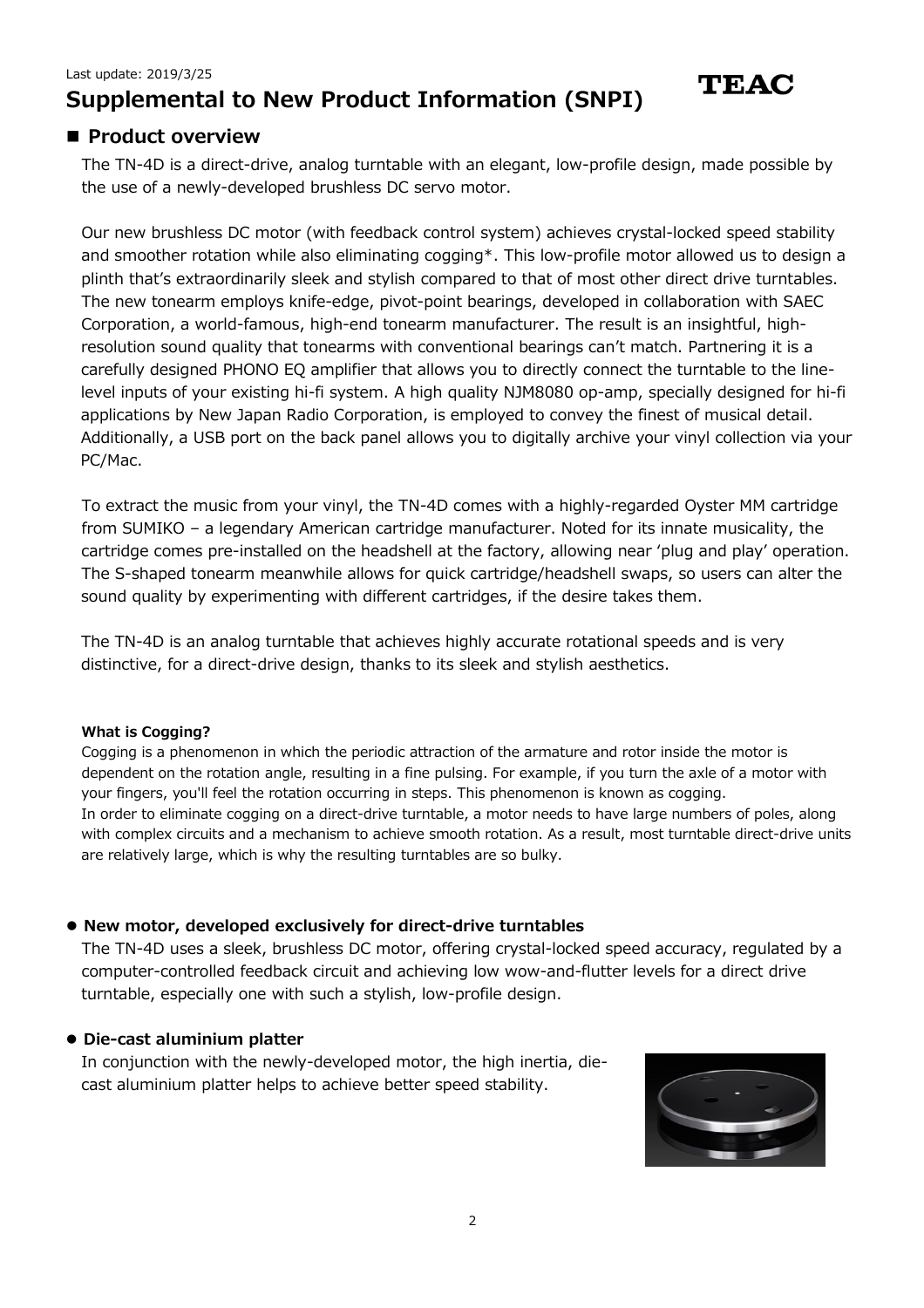#### **Knife-edge, pivot-point tonearm bearings**

In collaboration with SAEC Corporation, a world-famous, highend tonearm manufacturer, the TN-4D's tonearm employs a knife-edge, pivot-point bearing. Unlike the case for tonearms with conventional bearings, any fine vertical movements encountered by this tonearm actually help in delivering a more dynamic sound with excellent resolution. The S-shaped tonearm also employs a universal headshell fitting, allowing users to quickly and easily swap cartridges/headshells, and



**TEAC** 

supports a wide range of cartridge weights (from 14 - 23g / 0.5 - 0.8 oz.)

#### **Precision anti-skating and stylus-pressure adjustment**

As you might expect, the tonearm is equipped with a counterweight, for precise stylus-pressure adjustment, and an anti-skating mechanism.

#### **Built-in PHONO EQ amplifier supporting MM cartridges**

The TN-4D comes with a built-in PHONO EQ amplifier that allows you to directly connect the turntable to the line-level inputs of your existing hi-fi system. The NJM8080 IC from New Japan Radio Corporation is employed for op-amp duties, bringing up the level of the tiny signals received via the cartridge up to LINE level strength without any loss of quality.

#### **USB digital output**

A USB port on the back panel delivers CD-quality digital audio to your PC/Mac, allowing you to record/archive your vinyl in a high quality, digital audio format. Once you have archived your vinyl to digital, it's a simple matter to listen to them while out and about, via a smartphone/portable audio player, or in your car (by burning them onto a CD-R or transferring them to a memory card/stick). And to ensure pristine signal transfer, gold-plated PHONO/LINE output terminals are employed to prevent analog audio signals from losing quality as a result of oxidation.

#### **2-speed turntable for 33-1/3 and 45 rpm**

The TN-4D supports 33-1/3 and 45 rpm for LP and EP records. Our insistence on quality engineering can even be seen in the construction of the rotary control for start-up/speed selection, formed of machined aluminium.

#### **Insulating feet with excellent shock absorption**

The insulating feet comprise a machined aluminium shell topped with a rubber cushion that is fixed to the high-density MDF plinth. Thanks to their excellent shock absorption characteristics the TN-4D is very resistant to acoustic feedback.

#### **Pre-installed Oyster cartridge by SUMIKO**

The TN-4D comes with a well-regarded Oyster MM cartridge from SUMIKO – a legendary American cartridge manufacturer. Regardless of the type of music, the Oyster cartridge delivers a powerful but insightful performance.

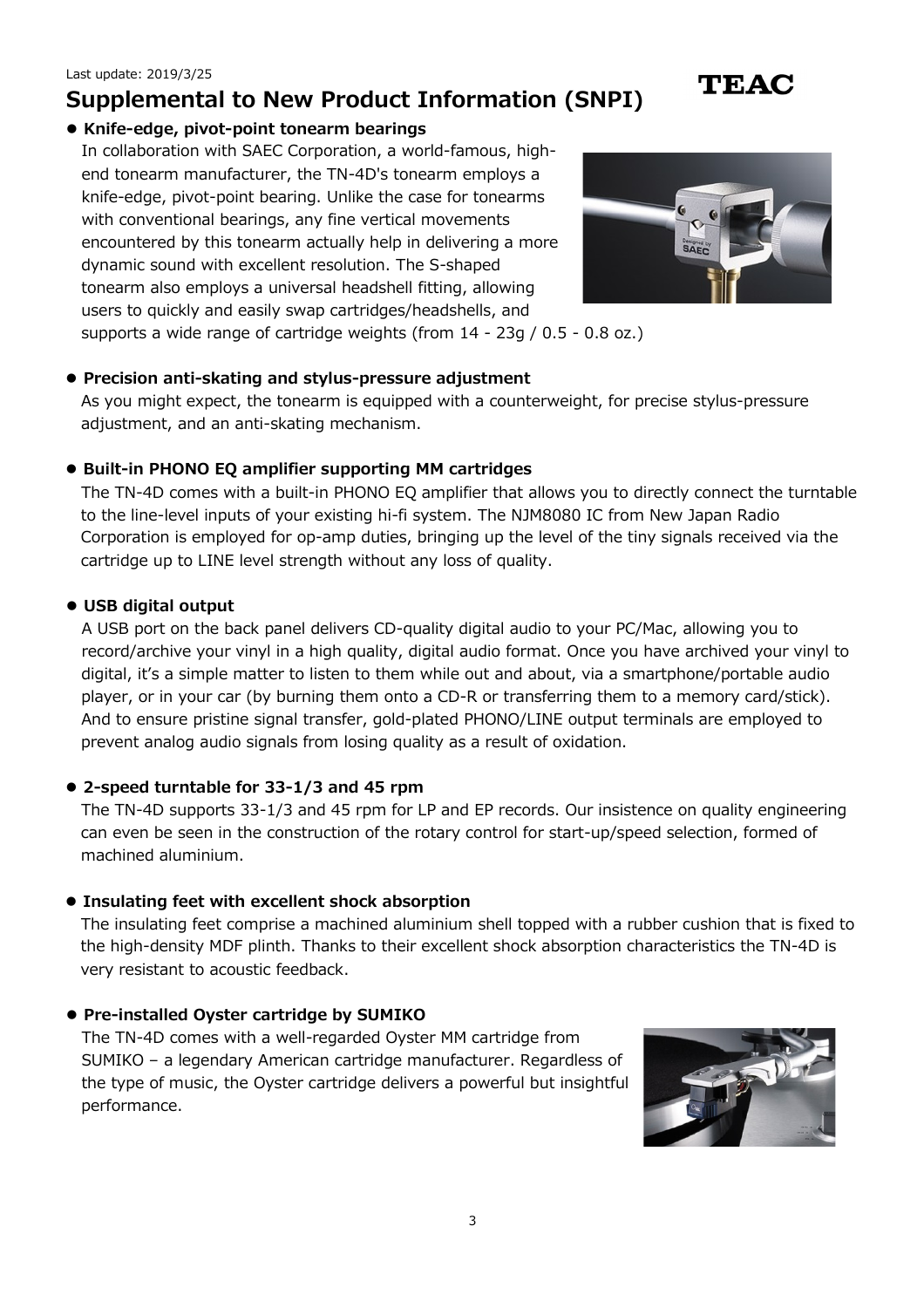

#### **Key Features**

- Direct-drive analog turntable
- Crystal-locked speed stability, thanks to a new brushless DC motor with feedback control
- Die-cast aluminium platter
- Knife-edge, pivot-point tonearm base, designed by high-end tonearm manufacturer SAEC
- Multi-layer piano black or natural walnut veneer finish
- Built-in PHONO EQ amplifier for high-quality sound (PHONO/LINE switchable)
- Audiophile-grade NJM8080 op-amp used in PHONO EQ stage
- Digital recording on PC/Mac via USB digital audio output
- 2-speed drive offering 33-1/3 and 45 rpm
- Gold-plated oxidation-resistant output connectors
- Oyster MM cartridge by SUMIKO
- Shock-absorbing insulating feet
- GND terminal
- RoHS compliant

### ■ Specifications

| Turntable section        |                                        |
|--------------------------|----------------------------------------|
| <b>Type Direct Drive</b> |                                        |
| Motor                    | Brush-less DC Motor                    |
| <b>Rotation Speeds</b>   | 33-1/3 rpm, 45 rpm                     |
| Wow-and-Flutters         | $0.1\%$                                |
| S/N Ratio                | 67dB or higher (A-weighted, 20kHz LPF) |
| Turntable (Platter)      | Aluminium, 30cm                        |
|                          |                                        |

| Tonearm section             |                                   |
|-----------------------------|-----------------------------------|
| Type                        | S-shaped, Static-balanced         |
| Effective Length            | 223mm                             |
| Needle Pressure Range       | $0q$ to 5.0 $q$                   |
| Compatible Cartridge Weight | 4.0g to 13.0g                     |
|                             | 14g to 23g (including Head-shell) |

#### Headshell and Cartridge sections

| Type MM-type (SUMIKO Oyster factory installed) |                                         |
|------------------------------------------------|-----------------------------------------|
| Output Voltage                                 | 4.0mV(1kHz)                             |
| Needle Pressure                                | 1.5g to 2.5g (appropriate value: 2.3g)  |
| Weight                                         | 5.3q                                    |
| Headshell Weight                               | 10g (including nuts, screws, and wires) |
| Compatible Stylus                              | Styluses for SUMIKO Oyster              |